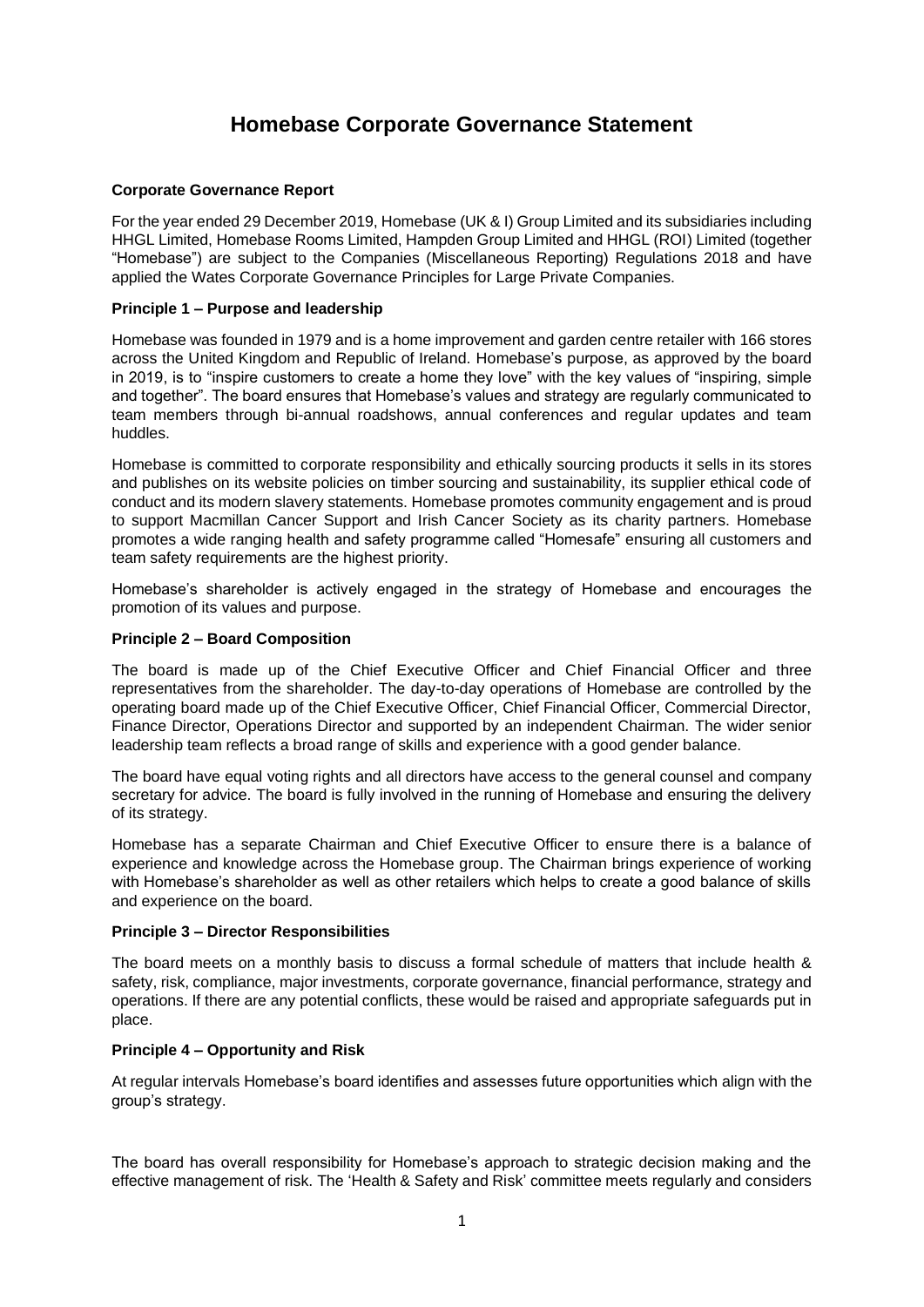current and emerging risks and ensures they are monitored and/or mitigated in an appropriate and timely way. Risk is dealt with in each monthly board meeting with any areas of particular concern being discussed and appropriate actions agreed by the board.

## **Principle 5 – Remuneration**

Remuneration is regulated by Homebase's shareholder, including the level of any annual pay increases and design of employee incentives schemes. Any out of cycle pay increases are signed off by a board member.

Homebase regularly reviews the pay and remuneration of Team Members in comparable roles. Remuneration for senior executives is directly linked to performance both at an individual and Company level and is designed to incentivise the delivery of the Homebase strategy, drive the right long-term behaviours and attract and retain the right calibre of individuals.

# **Principle 6 – Stakeholder Relationships and Engagement**

Homebase has a good relationship with its stakeholders as can be seen in the s.172 statement below.

# **s172 statement**

The Group believe that stakeholder engagement is a key element of delivering a sustainable Homebase business. Through monthly meetings the board have identified several key stakeholders and their priorities, helping shape the strategic direction of Homebase.

Decisions and actions taken by the Group are with the best interest of the key stakeholders in mind. Set out below are actions and decisions taken by the board in respect of the key stakeholders: team members, customers, suppliers, communities and investors.

## **Team members - make it happen**

Team members are the window into Homebase for customers and are critically important in ensuring that customers understand and experience the Homebase brand, culture and values. Homebase employs over 5,600 team members across the UK and the Republic of Ireland, and they are key to success. Homebase invest heavily in team member training and upskilling to ensure they have the knowledge and skills to advise customers at every stage of their journey. In 2020 Homebase trained all team members in the 'You are the Difference' customer services programme, to support team members across all parts of Homebase to better serve customers. The Homebase performance is positively influenced by their commitment, diversity, engagement and open feedback to other team members and the board.

The pandemic has adapted the way Homebase communicate with team members, with virtual updates and conferences taking place as well as utilising tools that exist within Homebase such as the newly launched Hive intranet and communication forum.

Examples of engagement with team members

- Weekly team huddles and conference calls lead by senior team leaders and board members;
- Monthly business updates;
- Bi-annual engagement surveys;
- Events to celebrate success such as personal messages from the board and senior Managers; and
- Annual Group conference and board roadshows to engage with team members in every store.

# Team priorities

From listening to team members, Homebase understand what is important to them. Some of the most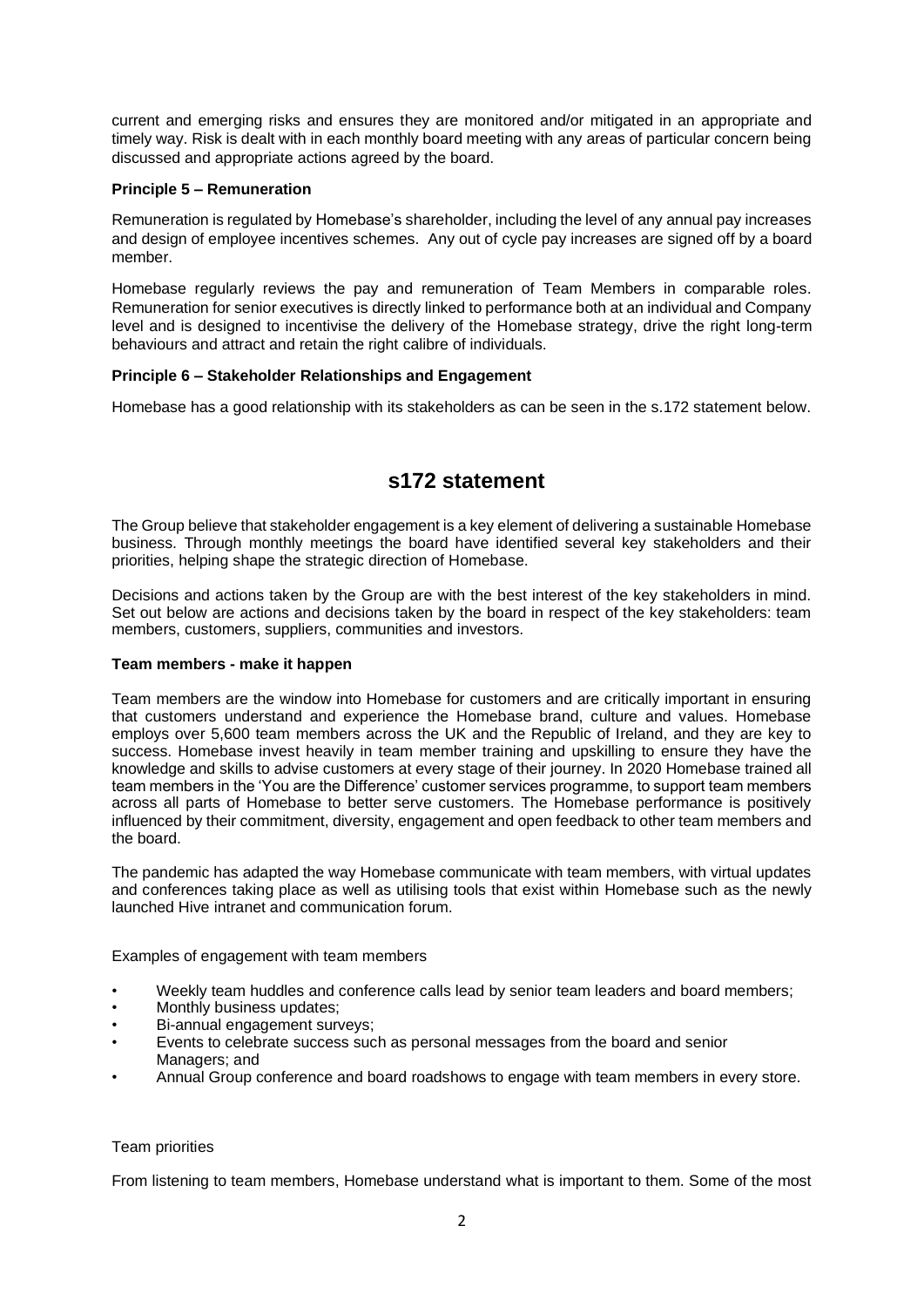important priorities for team members are:

- Feeling valued and proud of how the Group conducts its business;
- Having access to training and career opportunities;
- Feeling safe and respected in the workplace;
- A good rewards and benefits package; and
- Knowing Homebase has a strong focus on environmental and social responsibility.

## Board engagement

At the Store Support Centres, and now virtually, the board hold regular huddles to discuss the progress of Homebase and invite questions from the team members on anything they believe is important.

The board visit stores on a weekly basis with not all visits announced in advance. During visits board members hold a huddle to update store team members on Homebase's progress and invite the team to ask questions. In 2020 the frequency and format of visits evolved to adhere to the prevailing government guidance at the time, with some visits being held virtually to limit unnecessary and long-distance journeys.

The board work closely with team members across the Group to find ways to reduce complexity, making Homebase simpler and allowing all team members to focus on serving customers better.

## **Customers - Inspiring customers to create a home they love**

Customers are at the heart of everything Homebase does, helping every customer to create a home they love. Homebase aims to inspire customers with new and continually expanded product ranges and deliver both an in store and digital experience that allows them to tap into the team member's expertise right across the store from smaller home improvements and garden projects, through to bigger makeovers such as kitchens and bathrooms. The aim is to bring all this together to make Homebase the go to place for the inspiration, expertise and products customers need to turn ideas into reality, taking their home and garden projects from start to finish.

As part of the planning for the refit of the Luton store customer listening groups took place to understand what they like about Homebase and what could be improved. This feedback shaped the planning of the store and the same group of customers reviewed the results just before the opening to see how their feedback and ideas had come to life. The feedback was extremely positive and provided direction for subsequent refits.

## Engagement with customers

- Regular listening groups;
- Brand building and inspiration through advertising and sponsorship of carefully selected TV programmes which align to the Homebase home and garden ranges;
- Inspiring customers by providing creative product placement in key decorative, garden and lifestyle media;
- Project ideas and inspiration delivered creatively through the website, social media channels and emails; and
- In store team of helpful experts many of whom are City & Guilds accredited in gardening and Kitchen design.

## Customer priorities

From listening to customers, Homebase understand what is important to them. Some of the most important priorities for customers are:

- Availability of trusted brands and product innovation;
- Convenient and timely multi-channel offer;
- Product quality;
- Range and value;
- Friendly shopping experience; and
- Knowledgeable team members and environmental commitment.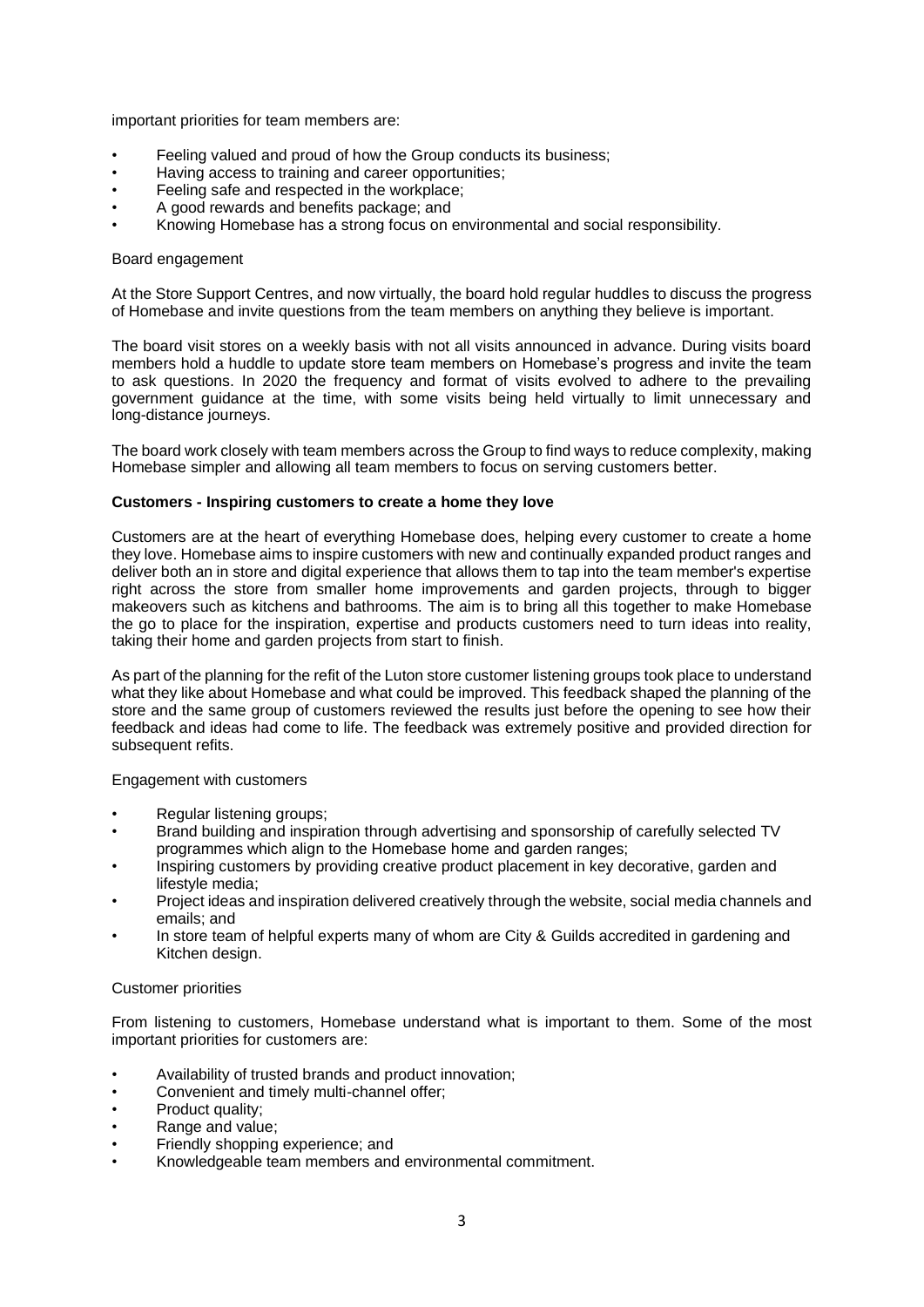## Board engagement

Customer engagement is important, and feedback is discussed as a core part of regular board updates. In addition to this, senior managers regularly present to board members in relation to market trends and changing customer needs and trends.

## **Suppliers - In partnership with suppliers**

Homebase strongly believe in partnerships and work with a wide range of suppliers including goods for resale, logistics, landlords and operational services. Suppliers also play an important role in developing the product offer as well as training team members, to ensure team members are confident and well informed to advise customers on their products.

Homebase also work with a range of concession partners to complement the in-house range of home and garden products. Partnerships with leading brands play a key part in the Homebase vision to provide everything customers need for home and garden projects under one roof.

Engagement with suppliers

- Bi-annual supplier conferences based around Group performance and future priorities. These have become virtual as a result of the pandemic;
- Continuous collaboration between suppliers and Homebase around products, design and store experience;
- Reviews with suppliers on sales performance and product suitability, supporting the mutual growth of Homebase and its suppliers. The pandemic has further strengthened these relationships, working with suppliers to adapt how Homebase trade their products safely and supporting with payment terms;
- Review and approval of supplier contracts with engagement from procurement and global sourcing teams; and
- Frequent Group performance updates shared across the year.

#### Supplier Priorities

From listening to suppliers, Homebase understand what is important to them. Some of the most important priorities for suppliers are:

- Prompt and fair payments;
- Sales growth and increased product offering;
- Strong in store and online product execution with good availability;
- Homebase's brand strength; and
- Support and collaboration with access to senior management.

## Board engagement

The board receive updates on suppliers, when considering key priorities, business continuity plans and key partnerships. Within the year regular reports were received on how the Group's preparations were progressing for leaving the EU and how suppliers were supporting this transition. This hard work led to a relatively smooth exit from the EU with continuity of supply ensured. The board regularly engage with suppliers from as many territories as possible. In normal circumstances trips are also taken to buying shows to meet suppliers and understand their new products and innovations to allow the partnership to grow together.

#### **In the communities**

Supporting the community is very important to all team members. Homebase are committed to building positive relationships and working with the community to give back and support where possible. This includes regular fundraisers for the Homebase charity partners Macmillan Cancer Support and the Irish Cancer Society, and working with local hospitals, schools and community groups to donate both products and team members' time. Homebase thinks carefully about sustainability and the impact it has on the environment. Homebase knows that this issue is close to many of the customers' and team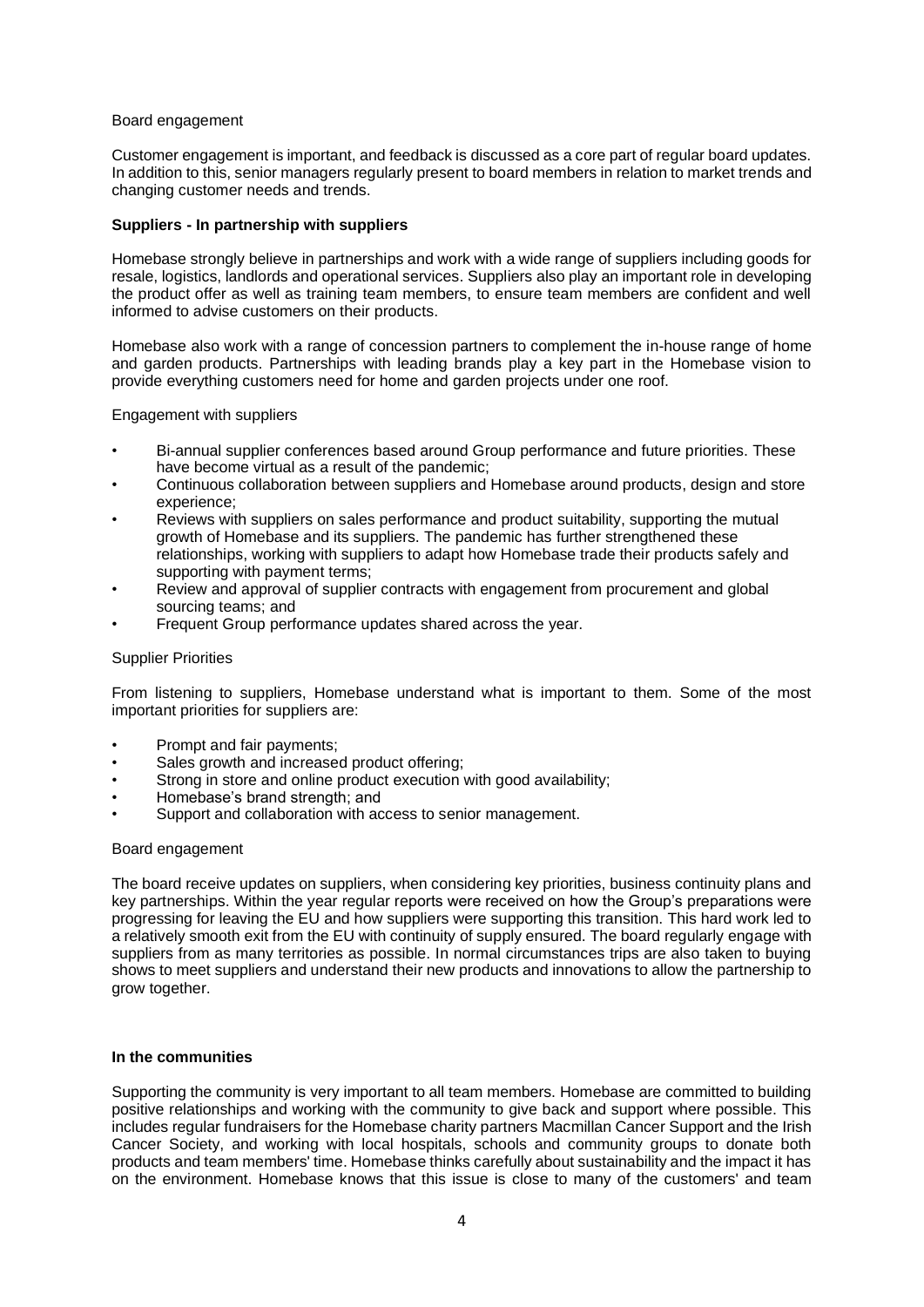members hearts and works with all suppliers to review operational process with a focus on environmental friendliness and sustainability, as well as introducing a strong range of eco-friendly alternatives. A good example of this in 2020 is the launch of Britain's very first 'Green Aisle', showcasing energy efficient and eco-friendly home improvement products which will help make homes greener and winter-ready in one place.

Engagement with the communities

- Team member volunteering and involvement with local community project. This will increase again once social conditions return to a new normality;
- Partnership with Macmillan Cancer Support, the Irish Cancer Society, Greenfingers and Groundworks; and
- Publishing policies on modern slavery, ethical sourcing and sustainability.

## Community priorities

From working in, and with, the community, Homebase understand what is important to them. Some of the main priorities for the communities Homebase work in are:

- Job prospects in support functions, existing stores and the new stores set to open in FY21;
- Helping provide long term employment opportunities for those that live in the area around the stores;
- Local and international operational impact on the environment;
- Working with suppliers to ensure Homebase can ethically and sustainably source products.

## Board engagement

The board receive regular reports of fundraising efforts and actively supports and encourages team members in their efforts to support their chosen charity partner.

The board has regular reviews to maintain the safety of the Homebase operation and ensure the community is safe.

## **Investors**

Access to both short-term and long-term capital is critical to Homebase's performance, supporting the strategic direction, stock builds and store investments. The board is committed to maintaining good two-way communications with investors to help plan for future business growth, contextualise business performance and maximise the value of their knowledge and experience in support of those plans.

The investor stakeholder group includes all parties that are interested in the financial success and sustainability of the Group as it embarks on its growth plans.

Examples of engagement with investors

- Formal weekly and monthly updates;
- Financial performance report;
- Review of strategic decisions;
- Annual presentation of strategic plans and budgets alongside quarterly reforecasts; and
- Ensuring Homebase performance and vision is clearly laid out for a financial and business audience.

#### Investor priorities

From listening to investors, Homebase understand what is important to them. Some of the main priorities to the investors are:

- Homebase's financial performance and cash generation in the short, medium and long-term;
- Confidence in the board's leadership, business plan and vision;
- Effective risk management;
- Delivery of Group strategy; and
- Having a collaborative and transparent communication process.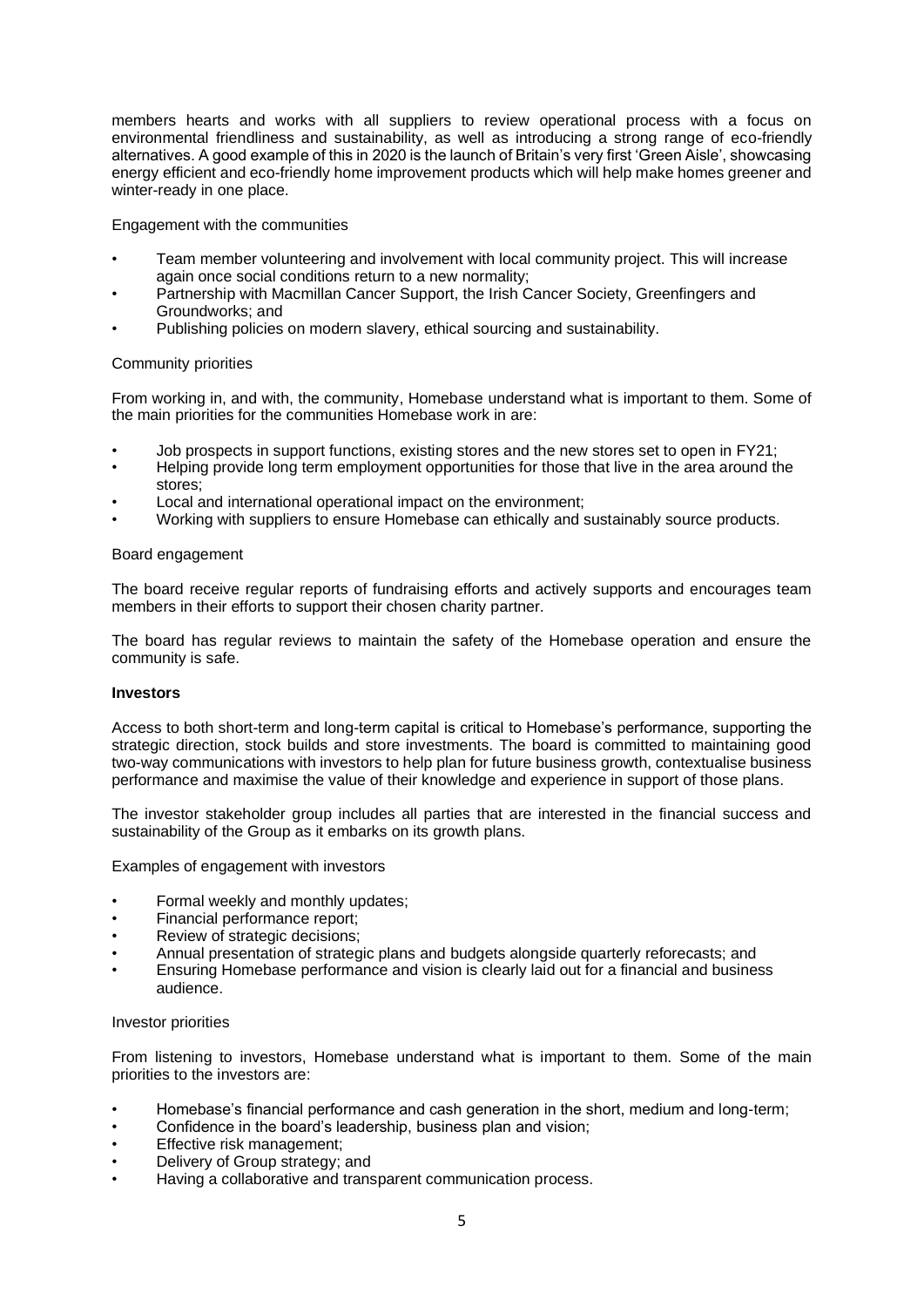#### Board engagement

The board receive regular updates from the Finance Director on the performance of the Group.

The board meet and engage with investors in formal monthly meetings to review performance and ensure the Group remains on course to meet its strategic goals.

The board provide regular updates to the banks in the form of formal financial reporting against agreed financial targets as well as regularly discussing the overall performance and strategic direction of the Group.

#### **Key decisions made in the year**

Principal decisions in 2020

#### **Overview**

The board define 'key decisions' as decisions and discussions, which are material or strategic to Homebase, and those that are significant to any of the stakeholder groups. The board consider the following to be examples of key decisions made during 2020.

#### Key Decisions

#### Response to Covid-19 pandemic

COVID-19 required the Group to remain agile and responsive to the risks and uncertainties that arose, adapting in real time. Team members and customers were at the heart of the decisions made, with stores temporarily closed in 2020 to allow appropriate safety measures and operating models to be put in place to protect both the Homebase teams and customers, despite the Government guidance stating that all full-service Homebase stores could remain open under 'essential retailer' status.

The pandemic also accelerated some of the changes under the Homebase turnaround plan, including the digital roadmap in response to the step change in customer shopping behaviours, along with further simplification within store and support functions.

#### Digital development

Homebase entered into a 10-year partnership with e-commerce specialist The Hut Group (THG) in September 2020 to transform the online shopping experience for customers. This partnership builds on the extensive investment already made in product range and inspirational shopping experiences over the last two years as part of the Homebase turnaround. It marks a bold new step that will accelerate Homebase to its vision of being the go-to place for the inspiration, expertise and products customers need for their home and garden projects from start to finish. The new website launched in March 2021.

#### Property

The Board embarked on expanding the store network with the first new Homebase store opening announced in the fourth quarter of 2020, with planning application submitted for a new store in Abingdon that opens in the second half of 2021. A new Homebase store in Cheltenham will open in the second quarter of 2021 and a multi-format row of three smaller retail units in Walton on Thames opened in March.

#### **Partnerships**

A three-year partnership with the leading premium content and experience business, Hearst UK was announced. As part of the partnership, Homebase will work with three of Hearst UK's magazine brands